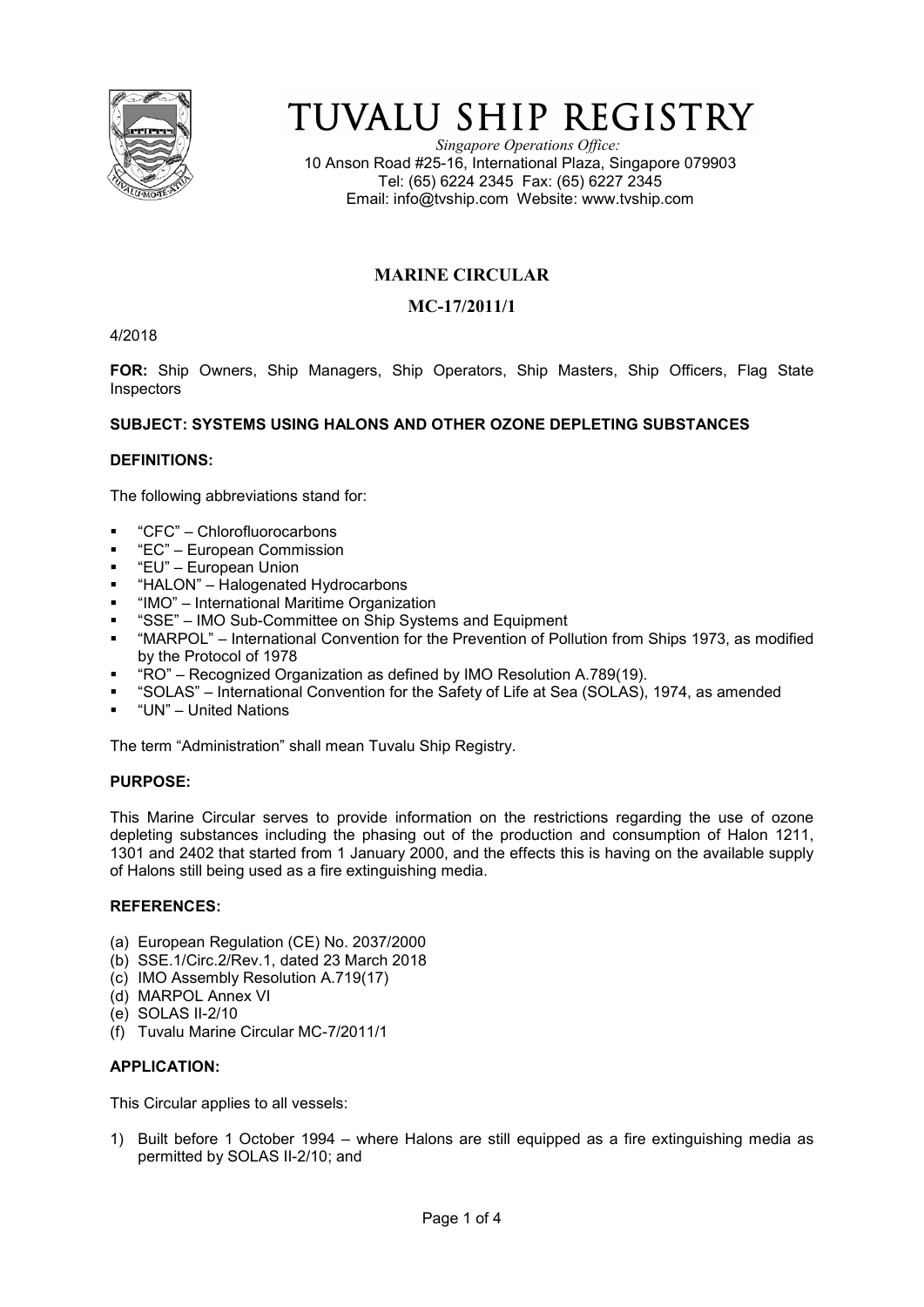2) Built before 6 November 1992 – where CFCs are still used in fixed refrigeration and air conditioning systems as permitted by IMO Assembly Resolution A.719(17).

# **CONTENTS:**

# **1. Montreal Protocol, 1987**

- 1.1. The UN's Environment Program through its Montreal Protocol on Substances that Deplete the Ozone Layer, 1987, which entered into force in January 1989; stipulates that owing to the ozone-depleting potential of chlorofluorocarbons and Halons, the production and consumption of chlorofluorocarbons and Halon, including CFC-11, CFC 12, CFC-113, CFC-114, CFC-115, Halon-1211, 1301 and 2402 should be kept at their 1986 levels and phased out by 1 January 2000.
- 1.2. Though the International Maritime Organization (IMO) has not defined any target date for the phasing out of Halons, it has recommended and encouraged all sectors of the maritime industry to limit the use of Halons and CFCs aboard ships, and by amendment of SOLAS 1974 via MSC Resolution 27(61) to use alternative fire extinguishing systems and media on new buildings after 1 October 1994, prohibit any new installations on existing vessels, and prohibit the release of Halons into the atmosphere when testing existing systems. IMO Assembly Resolution A.719(17) prohibits the use of CFCs in any new installation on vessels after 6 November 1992.
- 1.3. In addition, in accordance with Article 11.1 of the European Regulation (CE) No. 2037/2000, exports from the Community of Halons (1301, 1211 or 2402) or products and equipment containing those substances or whose continuing function relies on supply of those substances are prohibited since 31 December 2003.

# **2. Replacement of Systems**

- 2.1. This Administration has not established a phase out date for existing Halon installations and systems using CFCs equipped on Tuvalu flagged vessels. It is the Administration's interpretation of the IMO rules that only new installations of fire extinguishing systems using Halon 1211, 1301 and 2402 and CFCs are prohibited in all new buildings and existing vessels from 1 October 1994 onwards.
- 2.2. This Administration recognizes that there are existing ships which have Halon installed for fire extinguishing purposes and permit their continued use on condition that they are considered fit for their intended purpose and as long as the systems remain serviceable.
- 2.3. The EC considers that the supplying of a non-EU flagged ship in an EU-port with Halon is an illegal export. Therefore, please be aware that in case Halon replenishment is needed, refilling of such systems with other than the original Halon put ashore and returned for survey purposes on non-EU flagged ships will not be possible and that the vessel will be detained until a new fixed fire fighting system is installed on board. Based on this, vessels calling regularly at EU ports would be well advised to replace the system as soon as practicable.

# **3. Inspection & Testing of Systems**

- 3.1. Halon systems are to be maintained as stated in Tuvalu Marine Circular MC-7/2011/1.
- 3.2. Due to the phasing out of the production and consumption of Halon 1211, 1301 and 2402 that started from 1 January 2000, there has been increasing difficulty to locate servicing facilities and suppliers for the testing and maintenance of existing fixed Halon fire suppression systems and components.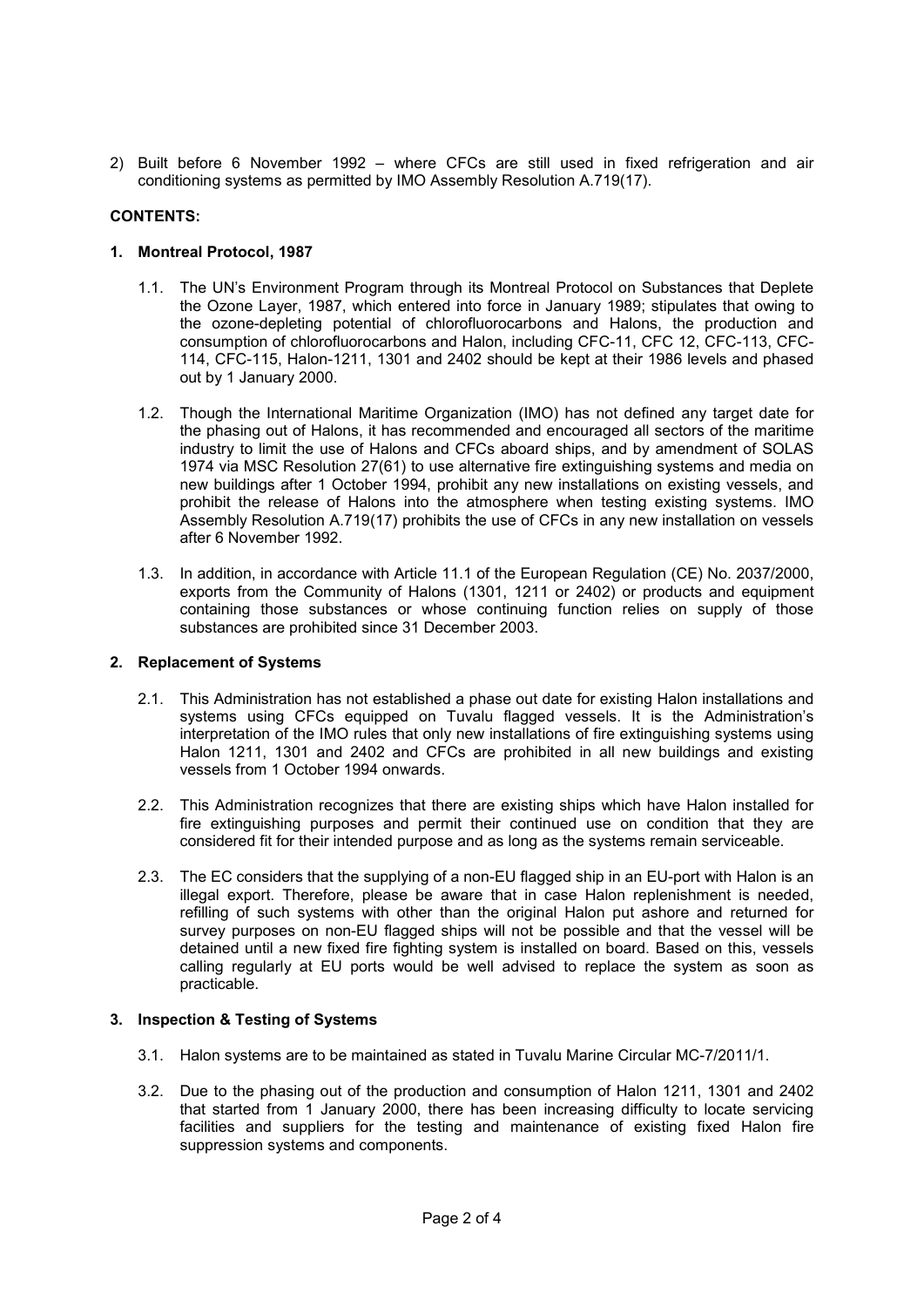- 3.3. It is based on the logistical difficulties associated with the situation mentioned in section 3.2 above that the Administration will consider a relaxed maintenance schedule with regard to the hydrostatic testing of the Halon storage cylinders (refer to section 5.3.3 of Tuvalu Marine Circular MC-7/2011/1 which has been reproduced below in section 3.4).
- 3.4. Under the relaxed maintenance schedule, the hydrostatic testing interval of 20 years for the Halon storage cylinders may be extended by 5 years provided the following conditions are met:
	- 3.4.1. A cylinder has not been discharged during its service history;
	- 3.4.2. Cylinder contents are verified by weighing or isotropic measurement;
	- 3.4.3. Cylinder pressure/levels are verified to be acceptable;
	- 3.4.4. A thorough visual inspection of cylinders reveal no potential defects; and
	- 3.4.5. Cylinders are gauged to the extent considered necessary, and the wall thickness readings kept on board for future comparative reference.
- 3.5. In addition, a thorough examination shall be made of all accessible component parts of the Halon system, including control valves and connections, to verify satisfactory condition and freedom from leakage; and selected control valves shall be opened out for internal examination to the extent necessary.
- 3.6. Any suspect cylinders that do not meet the provisions stated above must be tested, or taken out of service.
- 3.7. The cylinder inspection and thickness gauging shall than be repeated annually as part of the annual servicing requirement of the system, until the end of the five 5 year period of extension.
- 3.8. Consideration for the application of the relaxed hydrostatic testing requirements for the fixed Halon system storage cylinders will be given on a case-by-case basis, and must be approved in writing by this Administration.

# **4. Emissions**

- 4.1. MARPOL Annex VI Reg 3 prohibits any deliberate emissions of ozone depleting substances.
- 4.2. Deliberate emissions include emissions occurring in the course of maintaining, servicing, repairing, or disposing of systems or equipment. Deliberate emissions do not include minimal releases associated with the recapture or recycling of an ozone depleting substance.

# **5. Replenishment Sources**

- 5.1. The 1985 Vienna Convention and the 1987 Montreal Protocol provide for the establishment of Halon Banks by member States to make recycled Halon commercially available for shipboard fire fighting equipment. However, some port States that are parties to the Convention and Protocol will not allow their Halon Banks to supply Halons to ships in the registry of other countries that are not party to the Montreal Protocol. Please also note the EC's position in section 2.3 above.
- 5.2. Tuvalu is a party to the Convention and Protocol. Therefore, the Administration should be notified immediately if any shipowner/operator experiences difficulties in obtaining replenishment Halon supplies.